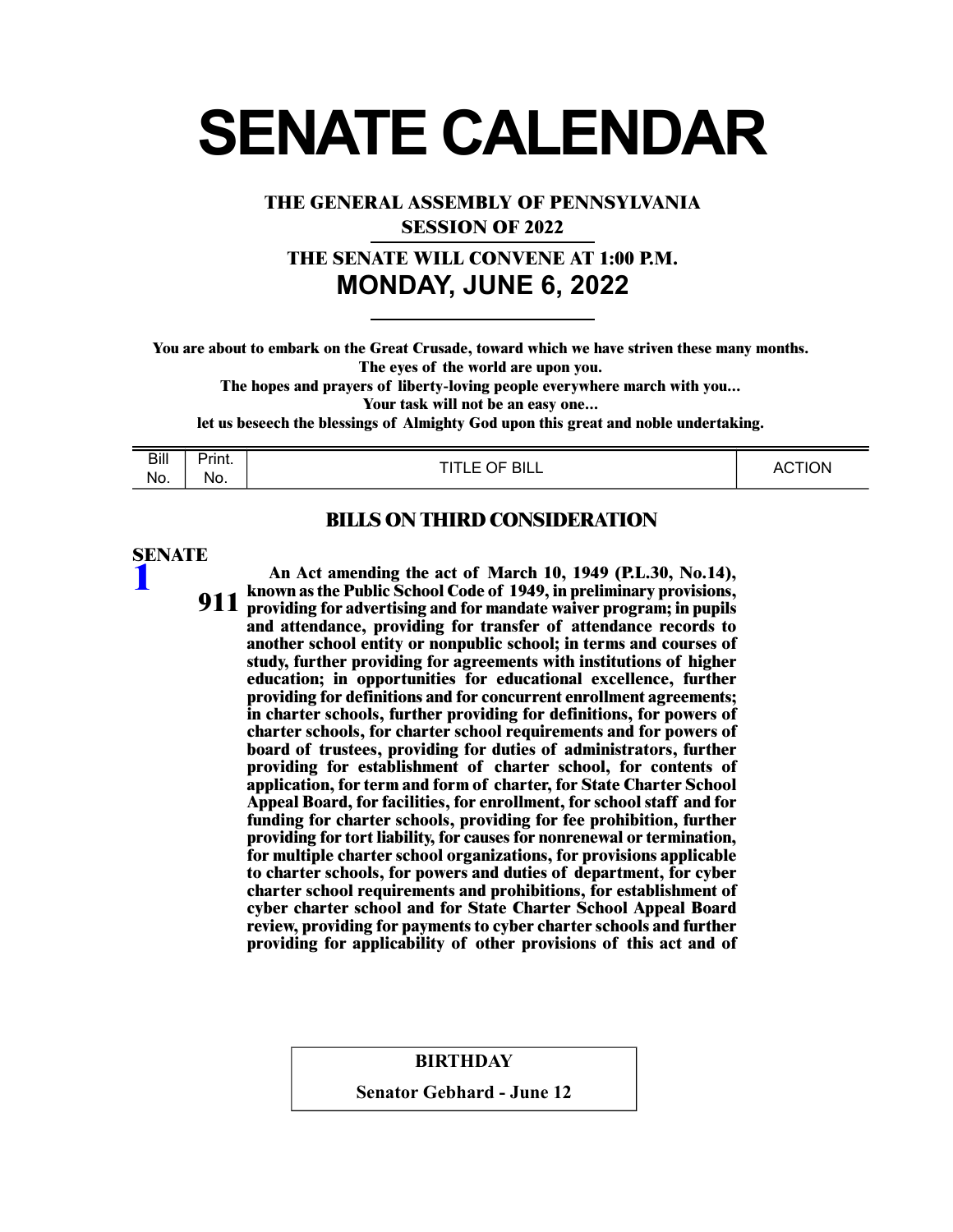#### **[ CONTINUATION OF SENATE BILL 1 ]**

**other acts and regulations; and, in educational tax credits, further providing for definitions, for qualification and application by organizations, for application by business firms, for tax credits, for limitations and for opportunity scholarships.** (Senators MARTIN and others) **1**

# **SENATE [137](/cfdocs/billinfo/billinfo.cfm?syear=2021&sind=0&body=S&type=B&bn=137)**

**SENATE [322](/cfdocs/billinfo/billinfo.cfm?syear=2021&sind=0&body=S&type=B&bn=322)**

**SENATE [358](/cfdocs/billinfo/billinfo.cfm?syear=2021&sind=0&body=S&type=B&bn=358)**

**An Act amending Title 42 (Judiciary and Judicial Procedure) of the Pennsylvania Consolidated Statutes, in budget and finance, establishing the Drug Recognition Expert Training Fund.** (Senators **110** HUTCHINSON and others) **2**

**An Act amending the act of June 3, 1937 (P.L.1333, No.320), known as the Pennsylvania Election Code, in voting by qualified absentee electors, further providing for canvassing of official absentee ballots and mail-in ballots.** (Senators J. WARD and others) **6 330**

**An Act amending the act of May 9, 2018 (P.L.118, No.24), known as the Maternal Mortality Review Act, further providing for confidentiality and protection of collected data, proceedings and activities.** (Senators SCHWANK and others) **8 404**

# **SENATE [457](/cfdocs/billinfo/billinfo.cfm?syear=2021&sind=0&body=S&type=B&bn=457) 488**

**A Joint Resolution proposing integrated amendments to the Constitution of the Commonwealth of Pennsylvania, further providing for qualifications of Governor, Lieutenant Governor and Attorney General and for disqualification for offices of Governor, Lieutenant Governor and Attorney General.** (Senators BAKER and others) **7**

# **SENATE [573](/cfdocs/billinfo/billinfo.cfm?syear=2021&sind=0&body=S&type=B&bn=573)**

**An Act amending the act of June 3, 1937 (P.L.1333, No.320), known as the Pennsylvania Election Code, in district election 612 officers, further providing for appointment of watchers; and, in penalties, further providing for refusal to permit overseers, watchers, attorneys or candidates to act and for hindering or delaying performance of duty.** (Senators MASTRIANO and others) **1**



**An Act amending Title 27 (Environmental Resources) of the Pennsylvania Consolidated Statutes, providing for water and wastewater asset management plans.** (Senators STEFANO and others) **10**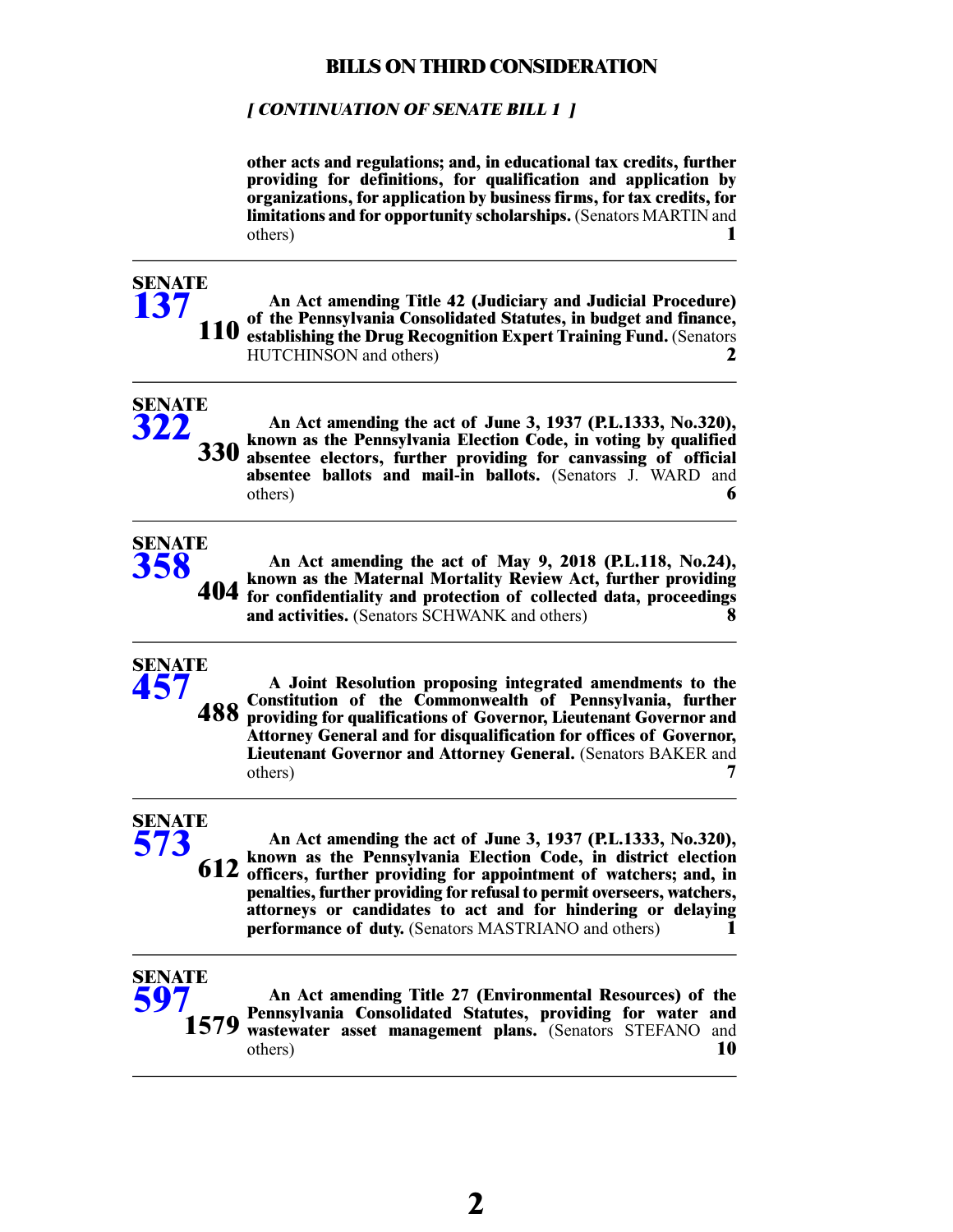**An Act amending Title 75 (Vehicles) of the Pennsylvania Consolidated Statutes, in financial responsibility, further providing for definitions, for availability, scope and amount of coverage, for request for lower limits of coverage, for coverages in excess of required amounts, for stacking of uninsured and underinsured benefits and option to waive, for notice of available benefits and limits and for availability of uninsured, underinsured, bodily injury liability and property damage coverages and mandatory deductibles.** (Senators PITTMAN and others) **5**

**SENATE [676](/cfdocs/billinfo/billinfo.cfm?syear=2021&sind=0&body=S&type=B&bn=676)**

**HOUSE [723](/cfdocs/billinfo/billinfo.cfm?syear=2021&sind=0&body=H&type=B&bn=723)**

**SENATE [745](/cfdocs/billinfo/billinfo.cfm?syear=2021&sind=0&body=S&type=B&bn=745)**

**SENATE [775](/cfdocs/billinfo/billinfo.cfm?syear=2021&sind=0&body=S&type=B&bn=775)**

**An Act amending the act of December 18, 2001 (P.L.949, No.114), known as the Workforce Development Act, further providing for title of act; in preliminary provisions, further providing for declaration of policy, for definitions and for lobbying; in board, further providing for establishment, for membership, for conflicts of interest, for plan, functions and responsibilities and for State 3155 performance management system and providing for performance accountability system; in local workforce investment areas and boards, further providing for establishment, for membership, for conflicts of interest, for plan, functions and responsibilities and for local performance measures; in critical job training grants, further providing for purpose, for definitions, for program operation and for grants; in workforce leadership grants, further providing for innovative programs; in industry partnerships, further providing for definitions, for industry clusters, for grant program operation, for interdepartmental cooperation and for industry and labor market research and providing for dissemination of industry and labor market research to educational institutions; in miscellaneous provisions, further providing for construction; and making editorial changes.** (Representatives MIZGORSKI and others) **1**

**An Act amending the act of February 14, 2008 (P.L.6, No.3), known as the Right-to-Know Law, in procedure, further providing for exceptions for public records.** (Senators COSTA and others) **1** 

**An Act amending the act of June 2, 1915 (P.L.736, No.338), known as the Workers' Compensation Act, in interpretation and definitions, further providing for definitions; and, in liability and compensation, further providing for compensation for post-traumatic stress injury.** (Senators BARTOLOTTA and others) **3 913**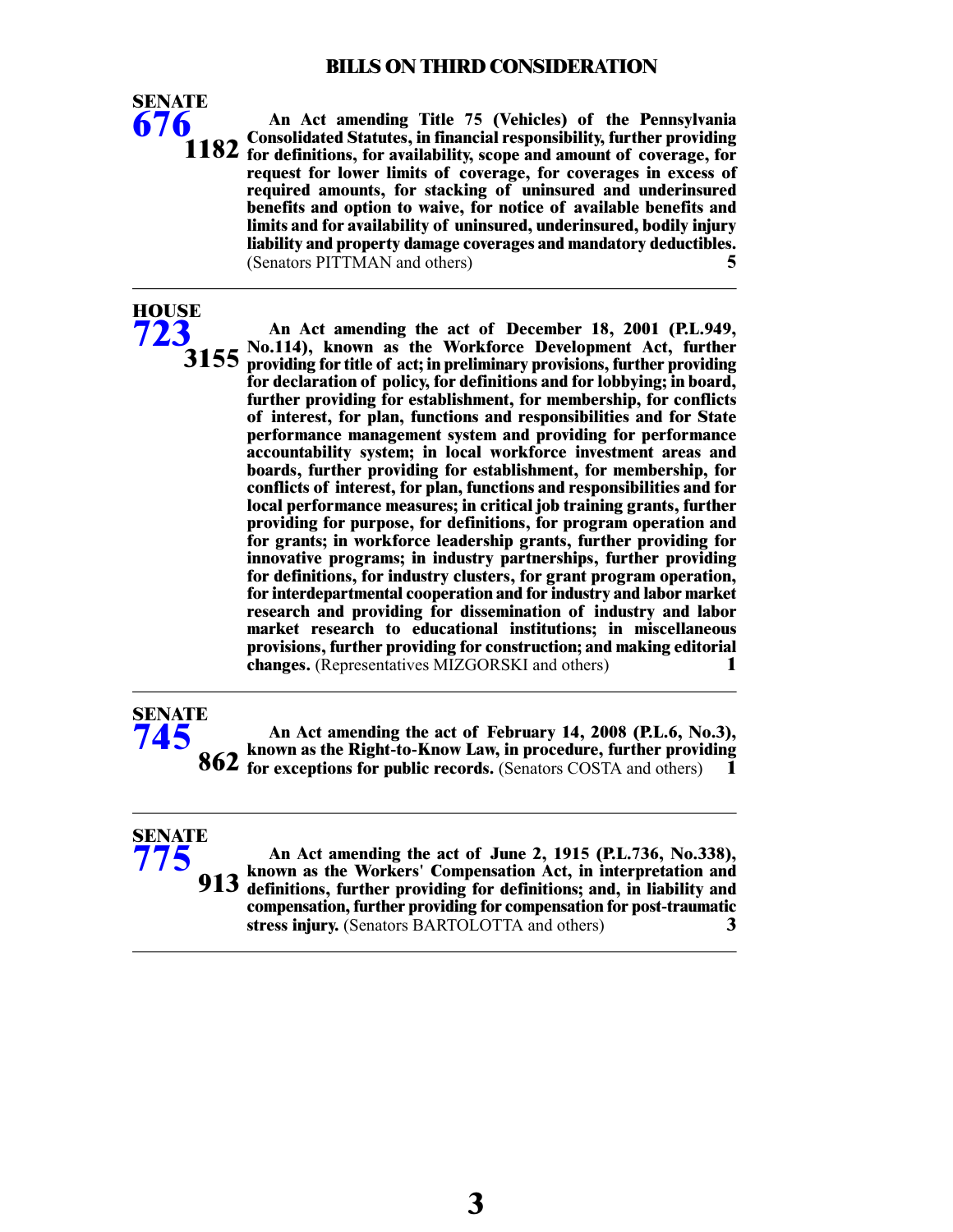

**An Act amending Title 23 (Domestic Relations) of the Pennsylvania Consolidated Statutes, in child protective services, further providing for definitions, for mandatory reporting and postmortem investigation of deaths, for establishment of Statewide database, for access to information in Statewide database, for information in Statewide database, for disposition and expunction 1079 of unfounded reports and general protective services reports, for disposition of founded and indicated reports, for expunction of information of perpetrator who was under 18 years of age when child abuse was committed and for release of information in confidential reports, providing for exchange of information for placement, further providing for amendment or expunction of information, for investigating performance of county agency, for employees having contact with children and adoptive and foster parents, for audits by Attorney General, for reports to Governor and General Assembly, for penalties, for services for prevention, investigation and treatment of child abuse, for reports to department and coroner, for investigation of reports, for voluntary or court-ordered services and findings of child abuse and for evidence in court proceedings; and making editorial changes.** (Senators J. WARD and others) **6** 

## **SENATE [960](/cfdocs/billinfo/billinfo.cfm?syear=2021&sind=0&body=S&type=B&bn=960)**

**SENATE [871](/cfdocs/billinfo/billinfo.cfm?syear=2021&sind=0&body=S&type=B&bn=871)**

> **An Act amending Title 3 (Agriculture) of the Pennsylvania Consolidated Statutes, in food protection, providing for frozen dessert safety; and making a related repeal.** (Senators J. WARD and others) 3 others) **3 1249**

**An Act establishing the Women, Infants and Children State Advisory Board.** (Senators SCHWANK and others) 6 **SENATE [967](/cfdocs/billinfo/billinfo.cfm?syear=2021&sind=0&body=S&type=B&bn=967)**

# **SENATE [991](/cfdocs/billinfo/billinfo.cfm?syear=2021&sind=0&body=S&type=B&bn=991) 1301**

**An Act amending Title 11 (Cities) of the Pennsylvania Consolidated Statutes, further providing for preliminary provisions and providing for city classification.** (Senators SCHWANK and others) **8**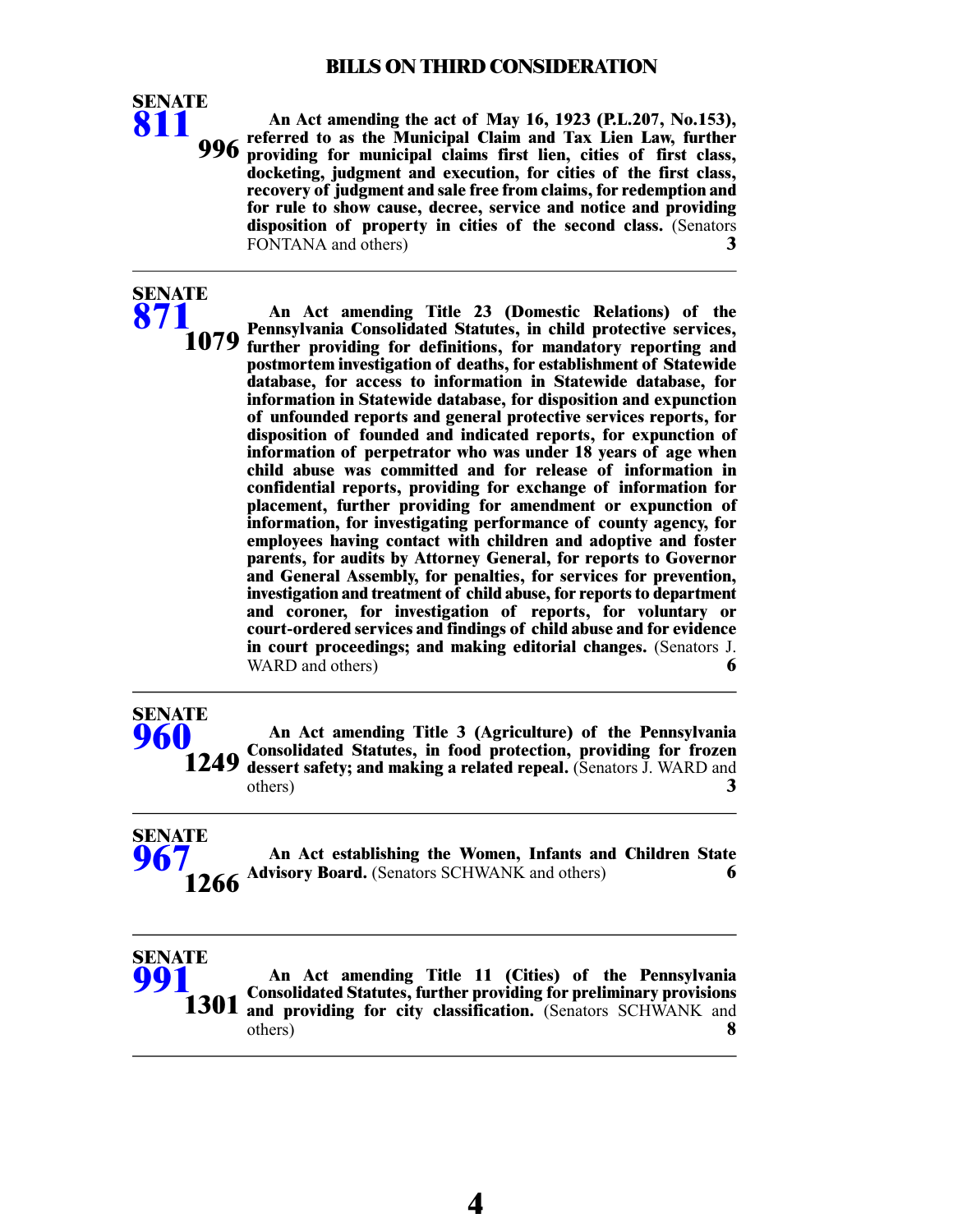**An Act providing for access to long-term care facilities for members of the clergy, for additional safety requirements for residents, for suspension of access for members of the clergy and for personal protective equipment for members of the clergy.** (Representatives DAVANZO and others) **6 1617**



**SENATE [1094](/cfdocs/billinfo/billinfo.cfm?syear=2021&sind=0&body=S&type=B&bn=1094)**

**HOUSE [996](/cfdocs/billinfo/billinfo.cfm?syear=2021&sind=0&body=H&type=B&bn=996)**

> **An Act amending the act of May 1, 1933 (P.L.103, No.69), known as The Second Class Township Code, in auditors and accountants, further providing for auditor's compensation.** (Senators PITTMAN and others) **3**

**An Act amending Title 75 (Vehicles) of the Pennsylvania Consolidated Statutes, in motor carrier safety, repealing provisions relating to findings and declaration of policy and further providing for definitions and for Motor Carrier Safety Advisory Committee.** (Senators GEBHARD and others) **3 1419**



**An Act amending the act of June 3, 1937 (P.L.1333, No.320), known as the Pennsylvania Election Code, in ballots, further providing for number of ballots to be printed and specimen ballots.** (Representatives WARNER and others) **7**



**An Act amending the act of March 10, 1949 (P.L.30, No.14), known as the Public School Code of 1949, in duties and powers of boards of school directors, further providing for temporary emergency provisions.** (Representatives SONNEY and others) **4**



**An Act amending the act of February 19, 1980 (P.L.15, No.9), known as the Real Estate Licensing and Registration Act, in definitions, further providing for definitions; and, in powers and 2092 duties of the State Real Estate Commission - general, further providing for continuing education.** (Representatives POLINCHOCK and others) **5**

# **BILLS ON SECOND CONSIDERATION**



**An Act providing for the Jayanna Powell Hit-and-Run Direct Notification System and for definitions; requiring registration of motor vehicle repair facilities; and providing for penalties.** (Senators A. WILLIAMS and others) **8 8**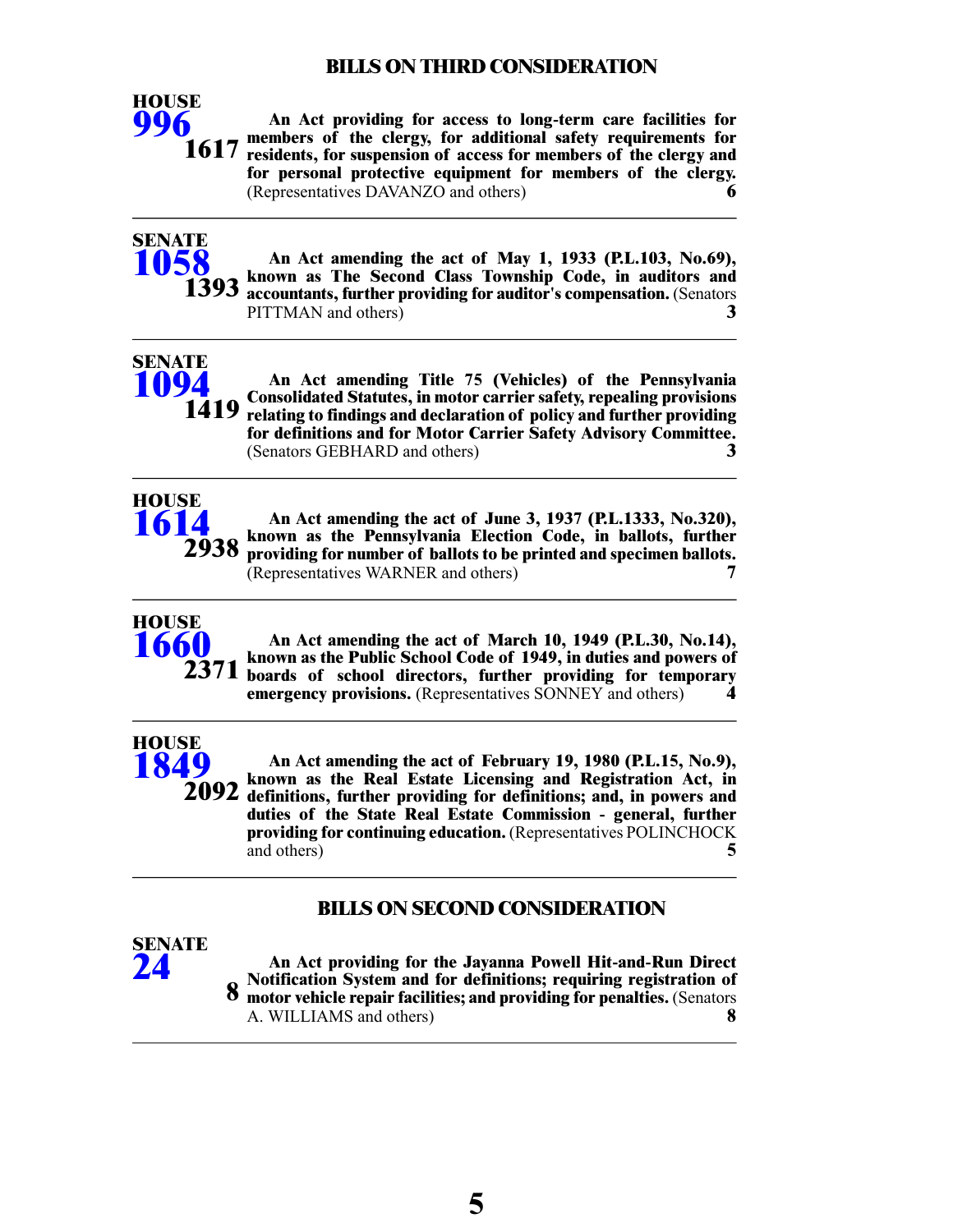

**An Act providing for the final disposition of fetal remains; and imposing penalties.** (Representatives RYAN and others) **10**

#### **An Act amending Title 75 (Vehicles) of the Pennsylvania Consolidated Statutes, in size, weight and load, further providing for restrictions on use of highways and bridges.** (Senators BROOKS and others) and others) **7 SENATE [145](/cfdocs/billinfo/billinfo.cfm?syear=2021&sind=0&body=S&type=B&bn=145) 1554**

**An Act amending the act of April 9, 1929 (P.L.343, No.176), known as The Fiscal Code, in general budget implementation, further providing for Department of Human Services.** (Senators J. WARD and others) **5 132**



**SENATE [152](/cfdocs/billinfo/billinfo.cfm?syear=2021&sind=0&body=S&type=B&bn=152)**

> **An Act amending the act of May 17, 1921 (P.L.682, No.284), known as The Insurance Company Law of 1921, in quality healthcare accountability and protection, further providing for definitions and for responsibilities of managed care plans, providing for preauthorization review standards and for preauthorization costs, further providing for continuity of care, providing for step therapy, 948 further providing for required disclosure and for operational standards and providing for initial review of preauthorization requests and adverse determinations, for preauthorization denial grievances and for access requirements in service areas; and making an editorial change.** (Senators PHILLIPS-HILL and others) **7**

# **HOUSE [284](/cfdocs/billinfo/billinfo.cfm?syear=2021&sind=0&body=H&type=B&bn=284)**

**An Act amending Title 37 (Historical and Museums) of the Pennsylvania Consolidated Statutes, in general provisions, further providing for definitions; in powers and duties of Pennsylvania 282 Historical and Museum Commission, further providing for specific powers and duties, for personal property and for documents and providing for Commonwealth archival records, for local government archival records and for access to older public records; and, in historic properties, further providing for title to historic property and for powers over certain historic property.** (Representatives METCALFE and others) **1**

# **SENATE [297](/cfdocs/billinfo/billinfo.cfm?syear=2021&sind=0&body=S&type=B&bn=297)**

**An Act amending Title 53 (Municipalities Generally) of the Pennsylvania Consolidated Statutes, in consolidated county assessment, further providing for appeals by taxing districts and providing for standards of redress in appeals.** (Senators ARGALL and others) **10 306**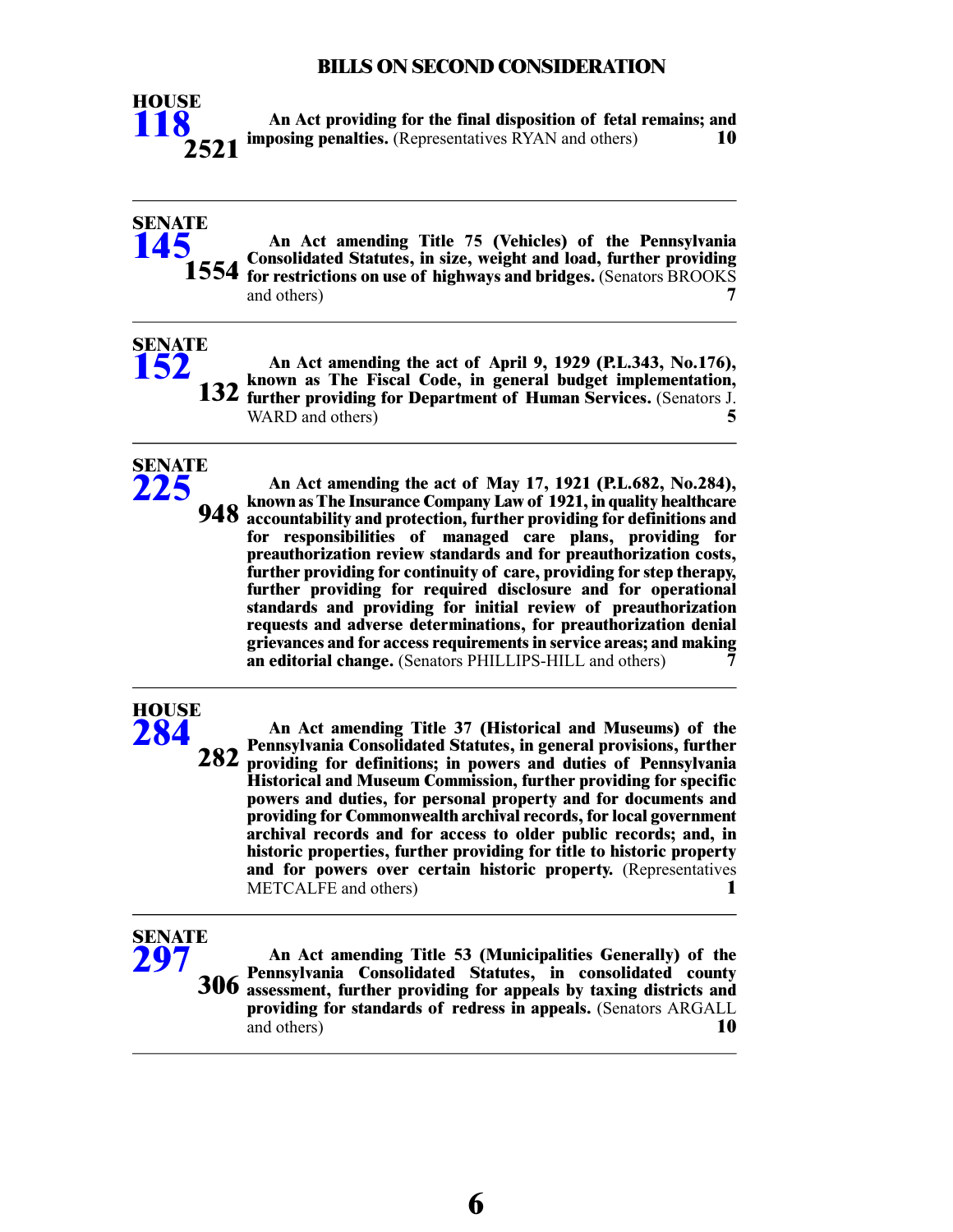

**An Act amending the act of March 4, 1971 (P.L.6, No.2), known as the Tax Reform Code of 1971, in entertainment production tax credit, further for providing for limitations.** (Senators BARTOLOTTA and others) **2**



**An Act amending the act of March 10, 1949 (P.L.30, No.14), known as the Public School Code of 1949, in educational tax credits, further providing for limitations.** (Senators REGAN and others) **7 SENATE 1329**



**[527](/cfdocs/billinfo/billinfo.cfm?syear=2021&sind=0&body=S&type=B&bn=527)**

**An Act amending the act of December 19, 1988 (P.L.1262, No.156), known as the Local Option Small Games of Chance Act, in club licensees, further providing for distribution of proceeds.** (Senators LAUGHLIN and others) **1**



**An Act amending the act of July 13, 1988 (P.L.530, No.94), known as the Environmental Hearing Board Act, further providing for Environmental Hearing Board.** (Senators BARTOLOTTA and others) **1**

#### **SENATE [749](/cfdocs/billinfo/billinfo.cfm?syear=2021&sind=0&body=S&type=B&bn=749)**

**An Act amending the act of April 17, 2016 (P.L.84, No.16), known as the Medical Marijuana Act, in preliminary provisions, further providing for definitions; in patients, further providing for prohibitions; and, in miscellaneous provisions, further providing for protections for patients and caregivers.** (Senators MENSCH and others) **5 1584**

#### **SENATE [750](/cfdocs/billinfo/billinfo.cfm?syear=2021&sind=0&body=S&type=B&bn=750)**

**An Act amending the act of November 24, 2004 (P.L.1270, No.153), referred to as the Pennsylvania Amber Alert System Law, establishing the Pennsylvania Green Alert System; and further providing for immunity.** (Senators FONTANA and others) **8 873**



**An Act amending Title 75 (Vehicles) of the Pennsylvania Consolidated Statutes, in driving after imbibing alcohol or utilizing drugs, further providing for grading and for penalties.** (Representatives QUINN and others) **1 1022**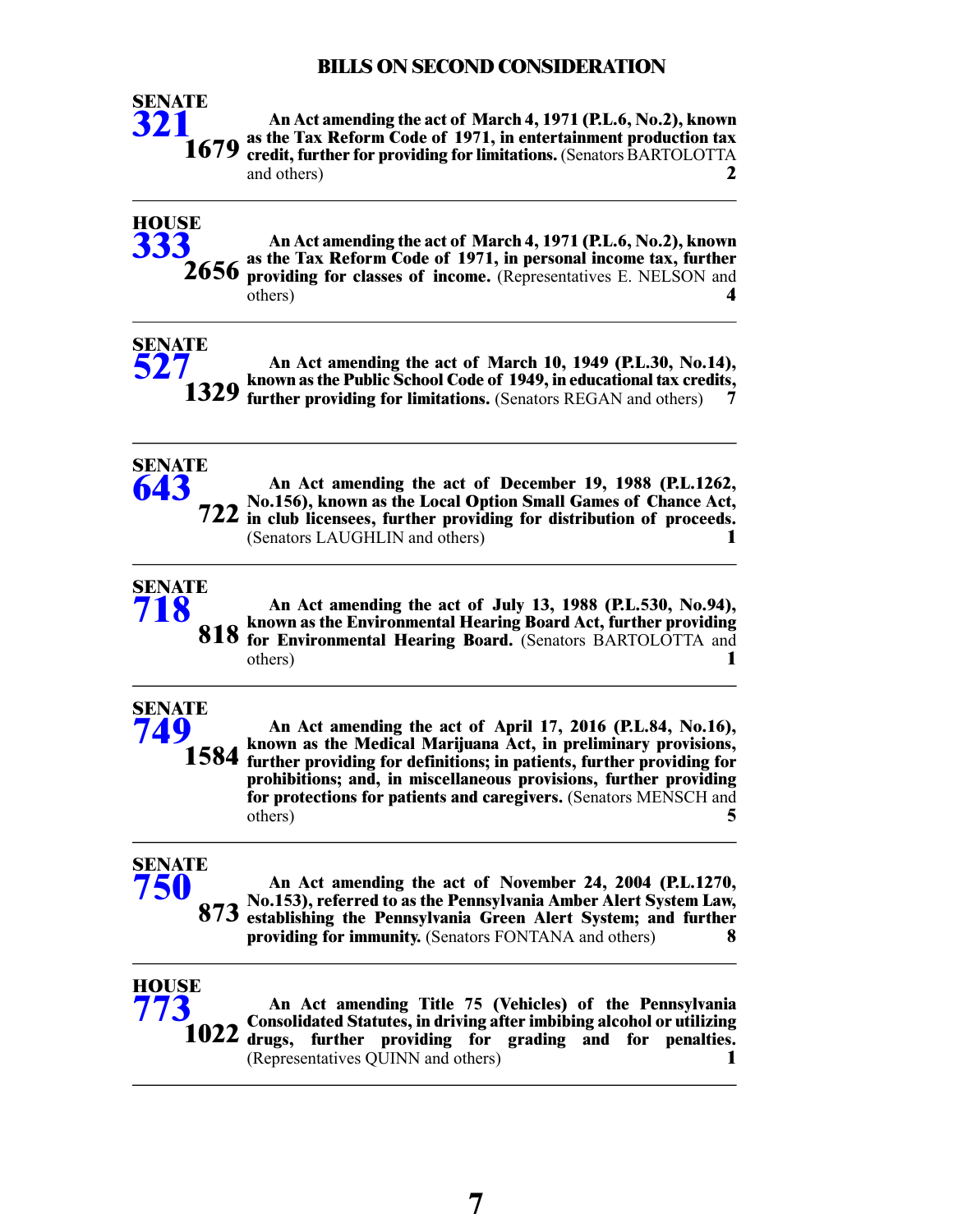

**SENATE [895](/cfdocs/billinfo/billinfo.cfm?syear=2021&sind=0&body=S&type=B&bn=895)**

**An Act amending Title 75 (Vehicles) of the Pennsylvania Consolidated Statutes, in special vehicles and pedestrians, providing for electric low-speed scooter pilot program.** (Senators LAUGHLIN and others) **3**

**An Act amending the act of December 17, 1968 (P.L.1224, No.387), known as the Unfair Trade Practices and Consumer 1590** Protection Law, providing for collection, verification and disclosure **of information by online marketplaces to inform consumers.**(Senators REGAN and others) **4**

**A Joint Resolution proposing an amendment to the Constitution of Pennsylvania, providing that there is no right to abortion or funding for an abortion.** (Senators J. WARD and others) **1 SENATE**

**SENATE [965](/cfdocs/billinfo/billinfo.cfm?syear=2021&sind=0&body=S&type=B&bn=965) 1354**

**[956](/cfdocs/billinfo/billinfo.cfm?syear=2021&sind=0&body=S&type=B&bn=956)**

**An Act amending Title 75 (Vehicles) of the Pennsylvania Consolidated Statutes, in general provisions, further providing for definitions; in certificate of title and security interests, further providing for content and effect of certificate of title; in rules of the road in general, further providing for platooning; in miscellaneous provisions, further providing for accidents involving death or personal injury, for accidents involving damage to attended vehicle or property, for duty to give information and render aid, for accidents involving damage to unattended vehicle or property and for immediate notice of accident to police department; in equipment standards, further providing for promulgation of vehicle equipment standards; in inspection of vehicles, further providing for requirement for periodic inspection of vehicles; in size, weight and load, further providing for width of vehicles; and, in highly automated vehicles, further providing for definitions, providing for construction, further providing for Highly Automated Vehicle Advisory Committee and providing for operation of highly automated vehicles without a highly automated vehicle driver, for operation of highly automated vehicles with a highly automated motor vehicle driver, for operation of highly automated motor carrier vehicles, for operation of highly automated transportation network service, for licensing and registration, for insurance, for control and for regulations.** (Senators LANGERHOLC and others) **4**

# **HOUSE [972](/cfdocs/billinfo/billinfo.cfm?syear=2021&sind=0&body=H&type=B&bn=972)**

**An Act providing for sport activities in public institutions of higher education and public school entities to be expressly designated male, female or coed; and creating causes of action for** harms suffered by designation. (Representatives GLEIM and others) **2 2886**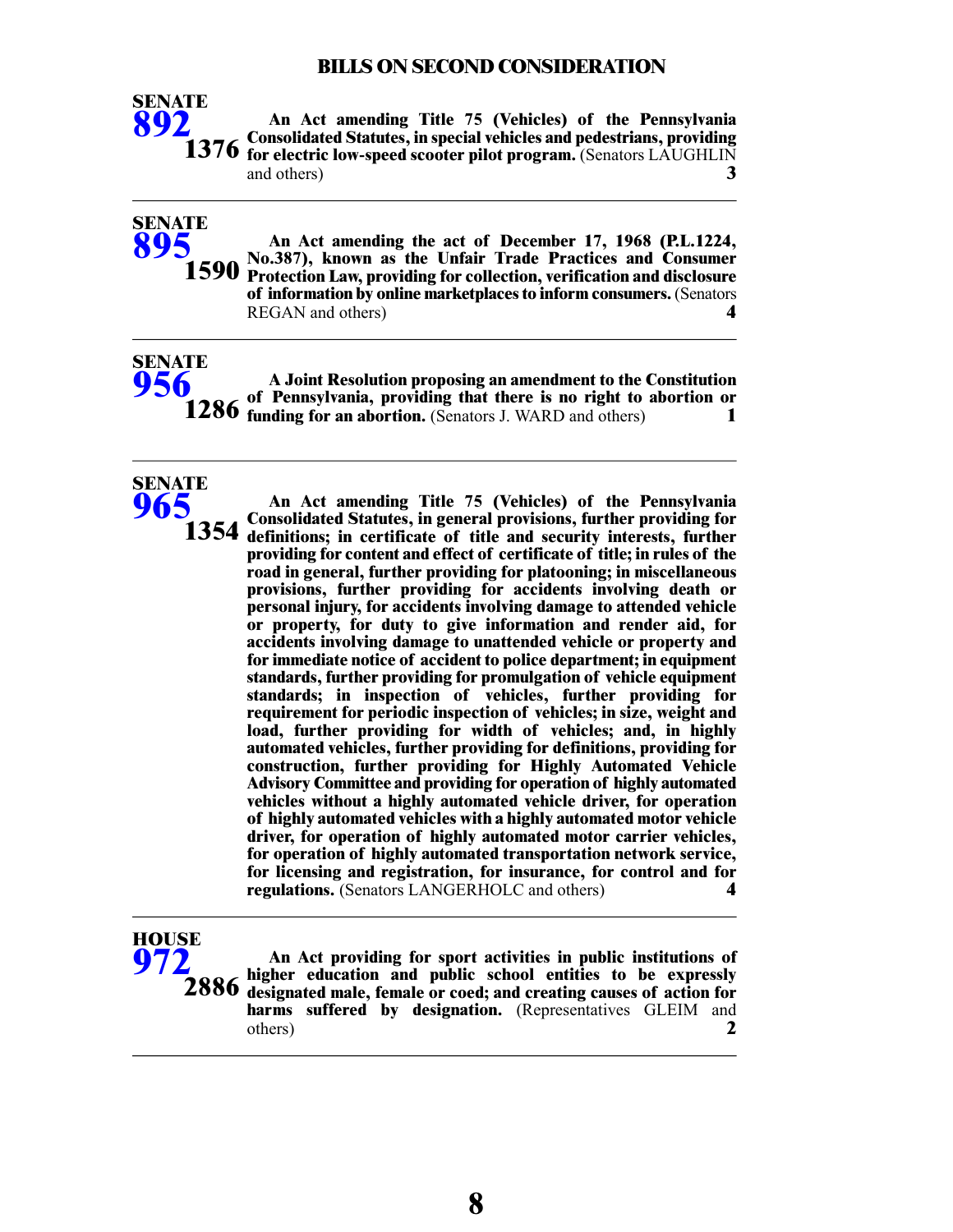

**SENATE [993](/cfdocs/billinfo/billinfo.cfm?syear=2021&sind=0&body=S&type=B&bn=993)**

**An Act amending Title 75 (Vehicles) of the Pennsylvania Consolidated Statutes, in licensing of drivers, further providing for suspension of operating privilege.** (Representatives HENNESSEY and others) **7**

**An Act amending the act of December 5, 1936 (2nd Sp.Sess., 1937 P.L.2897, No.1), known as the Unemployment Compensation 1287** Law, in preliminary provisions, further providing for definitions. (Senators J. WARD and others) **2**

# **SENATE [1018](/cfdocs/billinfo/billinfo.cfm?syear=2021&sind=0&body=S&type=B&bn=1018)**

**An Act amending Title 25 (Elections) of the Pennsylvania Consolidated Statutes, in registration system, further providing for 1555** SURE system; in voter registration, further providing for approval **of registration applications; in changes in records, further providing for death of registrant; in provisions contingent on Federal law, further providing for removal of electors; and making a related repeal.** (Senators AUMENT and others) **7**



**An Act amending Titles 42 (Judiciary and Judicial Procedure) and 75 (Vehicles) of the Pennsylvania Consolidated Statutes, in sentencing, further providing for sentence of total confinement; in licensing of drivers, further providing for driving while operating privilege is suspended or revoked and for ignition interlock limited license; and, in driving after imbibing alcohol or utilizing drugs, further providing for ignition interlock.** (Senators PHILLIPS-HILL and others) **3**

# **SENATE [1032](/cfdocs/billinfo/billinfo.cfm?syear=2021&sind=0&body=S&type=B&bn=1032) 1340**

**An Act amending Title 3 (Agriculture) of the Pennsylvania Consolidated Statutes, providing for licensing and regulation of agricultural commodity handlers; creating an Agricultural Commodity Indemnity Fund; and providing for penalties and enforcement.** (Senators SCHWANK and others) **8**



**An Act amending the act of March 10, 1949 (P.L.30, No.14), known as the Public School Code of 1949, in pupils and attendance, further providing for home education program.** (Representatives TOPPER and others) **2**



**An Act amending the act of December 15, 1971 (P.L.596, No.160), known as the Outdoor Advertising Control Act of 1971, further providing for definitions.** (Senators GEBHARD and others) **1**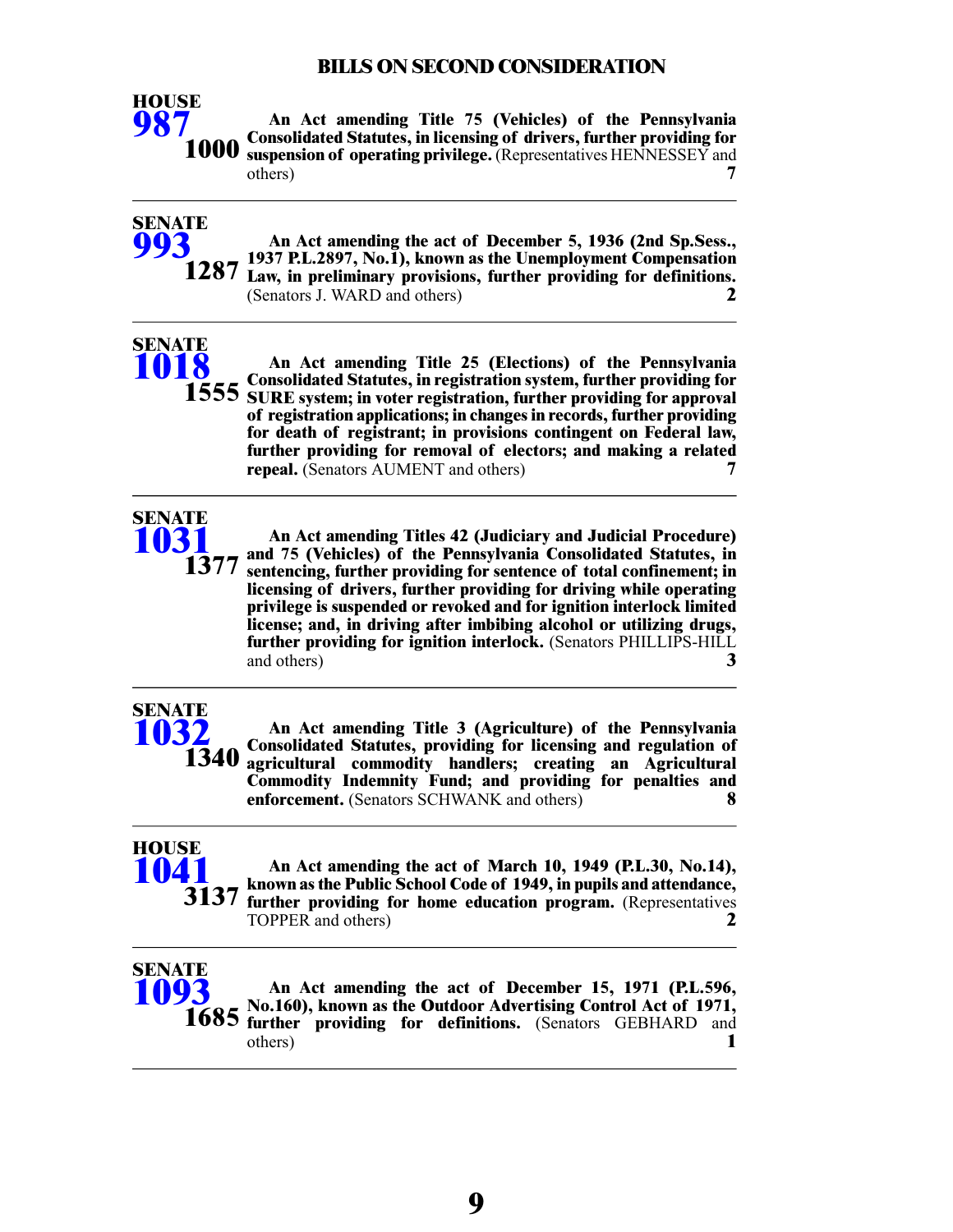

**An Act amending the act of December 20, 1982 (P.L.1404, No.325), known as the Self-Service Storage Facility Act, further providing for owner's lien, for enforcement of lien, for notice, for advertisement of sale and for location of sale.** (Representatives GILLESPIE and others) **4**



**An Act designating Hershey's Kisses as the official State candy of the Commonwealth of Pennsylvania.** (Senators COLLETT and **1457** others) **7** 





**An Act amending the act of December 19, 1988 (P.L.1262, No.156), known as the Local Option Small Games of Chance Act, in club licensees, further providing for distribution of proceeds.** (Senators BROOKS and others) **1**



**An Act amending Title 75 (Vehicles) of the Pennsylvania Consolidated Statutes, in size, weight and load, further providing for permit for movement during course of manufacture.** (Senators HUTCHINSON and others) **1**



**An Act amending the act of April 9, 1929 (P.L.177, No.175), known as The Administrative Code of 1929, in organization of departmental administrative boards and commissions and of advisory boards and commissions, further providing for State Planning Board.** (Senators KEARNEY and others) **1**

# **SENATE [1180](/cfdocs/billinfo/billinfo.cfm?syear=2021&sind=0&body=S&type=B&bn=1180) 1538**

**An Act amending the act of November 24, 2004 (P.L.1270, No.153), referred to as the Pennsylvania Amber Alert System Law, establishing the Pennsylvania Silver Alert System; and further providing for immunity.** (Senators BROWNE and others) **8**



**A Joint Resolution proposing an amendment to the Constitution of the Commonwealth of Pennsylvania, further providing for the selection of the chairman of the Legislative Reapportionment Commission.** (Senators ARGALL and others) **1**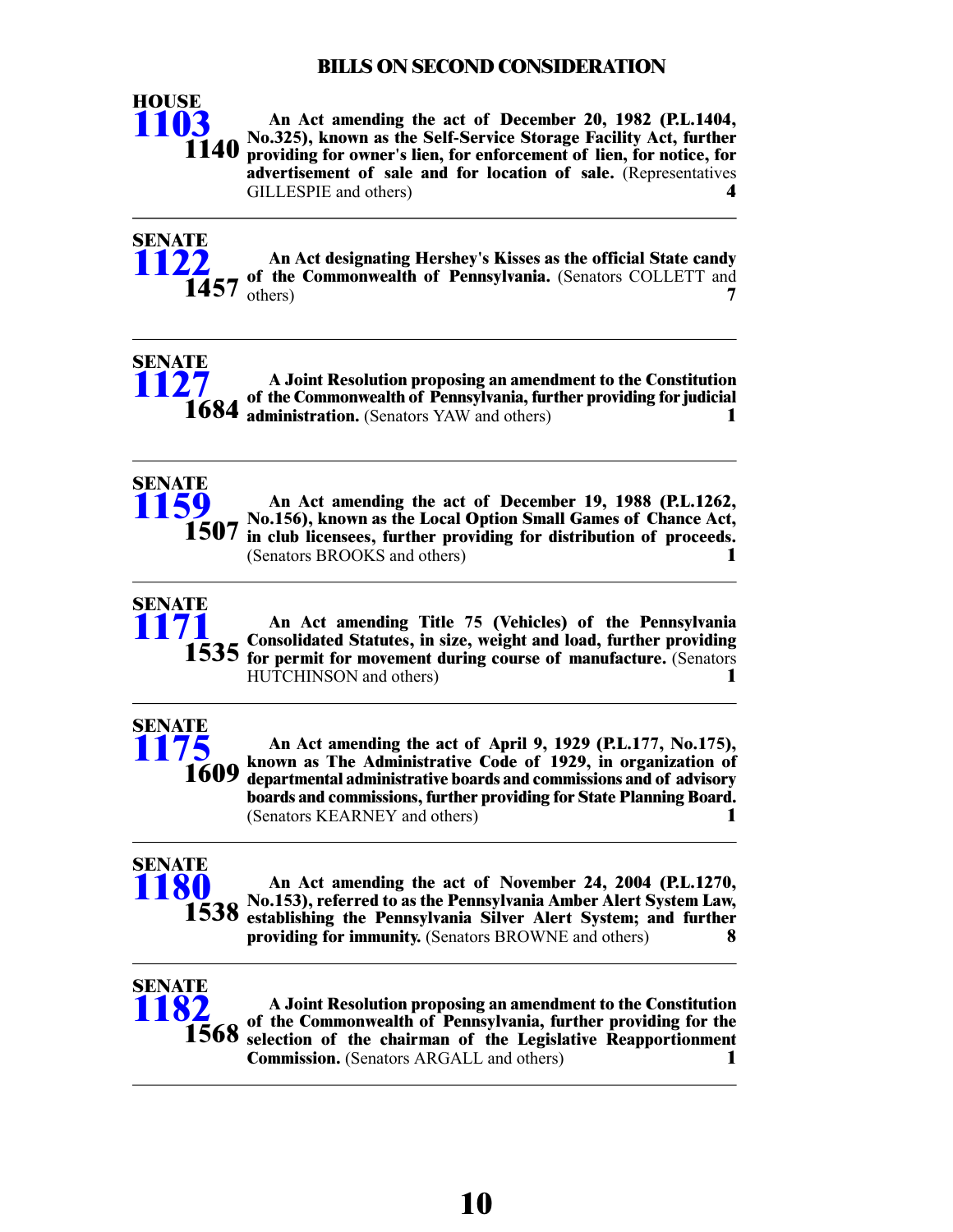

**SENATE [1188](/cfdocs/billinfo/billinfo.cfm?syear=2021&sind=0&body=S&type=B&bn=1188)**

**An Act amending Title 42 (Judiciary and Judicial Procedure) of the Pennsylvania Consolidated Statutes, in forfeiture of assets, further providing for asset forfeiture; and, in snowmobiles and all-terrain vehicles, further providing for operation on streets and highways.** (Senators BROWNE and others) **1**

**An Act providing for patient access to diagnostics and treatments for Lyme disease and related tick-borne illnesses; and requiring health care policies to provide certain coverage.** (Senators BROOKS and others) **5 1585**



**An Act providing for sport activities in public institutions of higher education and public school entities to be expressly designated male, female or coed; and creating causes of action for harm suffered by designation.** (Senators J. WARD and others) **6**



**An Act amending the act of December 14, 1992 (P.L.818, No.133), known as the Port of Pittsburgh Commission Act, further providing for commission and governing body.** (Senators ROBINSON and others) **1**



**A Joint Resolution proposing an amendment to the Constitution of the Commonwealth of Pennsylvania, prohibiting the Legislative Reapportionment Commission from adjusting the population data for the Commonwealth as determined by the Federal decennial census for any group quarters population.** (Senators ARGALL and others) **1**

# **SENATE [1212](/cfdocs/billinfo/billinfo.cfm?syear=2021&sind=0&body=S&type=B&bn=1212)**

**An Act amending the act of April 12, 1951 (P.L.90, No.21), known as the Liquor Code, in licenses and regulations and liquor, 1675** alcohol and malt and brewed beverages, further providing for **renewal of licenses and temporary provisions for licensees in armed service and for rights of municipalities preserved.** (Senators PHILLIPS-HILL and others) **2**

# **SENATE [1222](/cfdocs/billinfo/billinfo.cfm?syear=2021&sind=0&body=S&type=B&bn=1222) 1646**

**An Act amending the act of May 17, 1921 (P.L.682, No.284), known as The Insurance Company Law of 1921, in insurance holding companies, further providing for definitions, for acquisition of control of or merger or consolidation with domestic insurer and for registration of insurers, providing for group capital calculation exemptions, further providing for standards and management of an**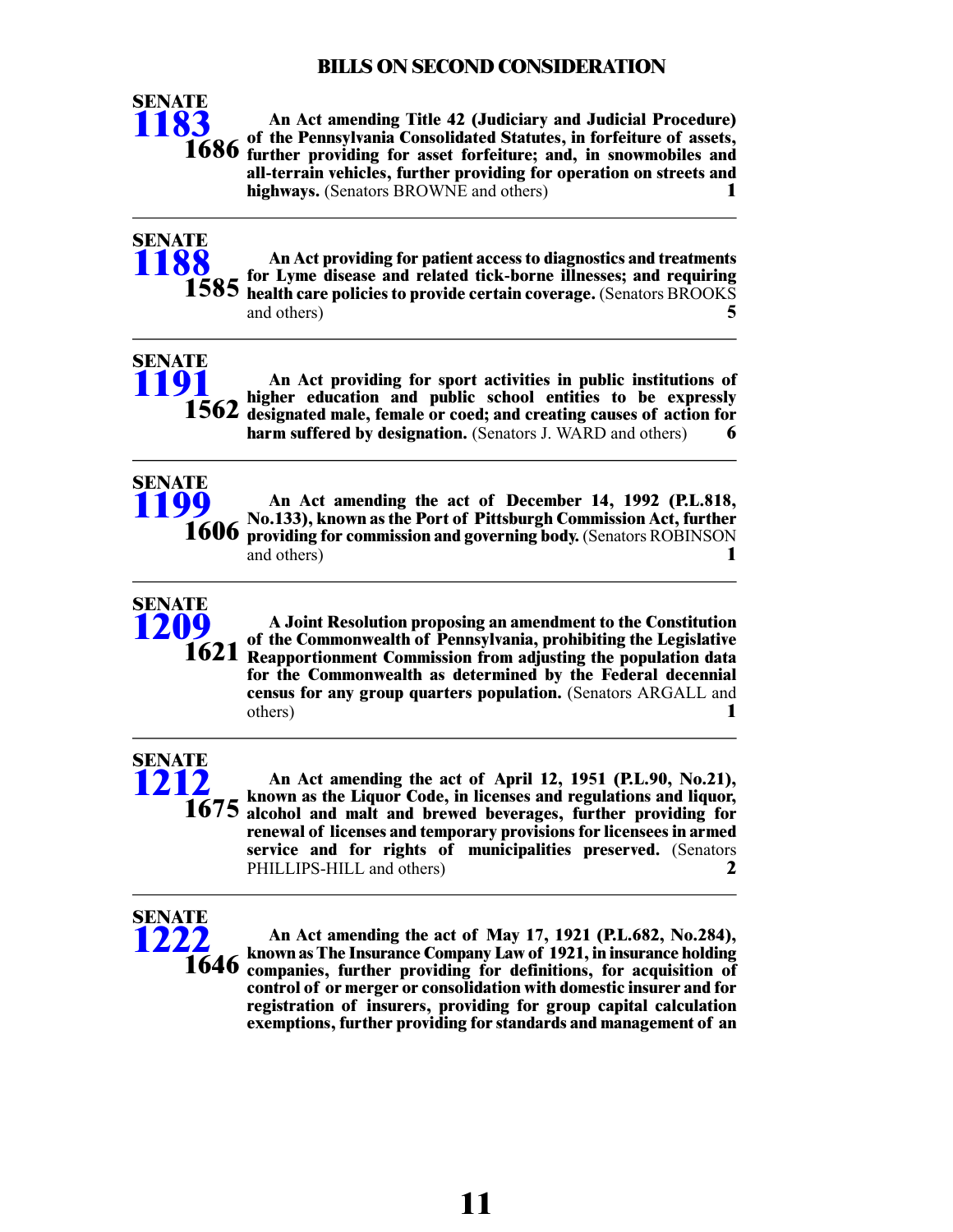#### **[ CONTINUATION OF SENATE BILL 1222 ]**

**insurer within an insurance holding company system, for group-wide supervision for international insurance groups and for confidential treatment and providing for compliance with group capital calculation and liquidity stress test requirements.** (Senators DiSANTO and others) **2**



**An Act amending the act of May 17, 1921 (P.L.682, No.284), known as The Insurance Company Law of 1921, in comprehensive health care for uninsured children, further providing for contracts and coverage packages.** (Senators DiSANTO and others) **2**



**HOUSE [1500](/cfdocs/billinfo/billinfo.cfm?syear=2021&sind=0&body=H&type=B&bn=1500)**

**An Act amending Title 18 (Crimes and Offenses) of the Pennsylvania Consolidated Statutes, in abortion, further providing for definitions, for medical consultation and judgment and for reporting.** (Representatives KLUNK and others) **9**



**An Act amending the act of December 17, 1968 (P.L.1224, No.387), known as the Unfair Trade Practices and Consumer Protection Law, providing for collection, verification and disclosure of information by online marketplaces to inform consumers.** (Representatives TOMLINSON and others) **4**



**An Act amending the act of June 3, 1937 (P.L.1333, No.320), known as the Pennsylvania Election Code, in the Secretary of the** 2352 Commonwealth, further providing for powers and duties of the **Secretary of the Commonwealth; and, in county boards of elections, further providing for powers and duties of county boards.** (Representatives E. NELSON and others) **6**



**An Act amending the act of May 31, 2018 (P.L.123, No.25), known as the Outpatient Psychiatric Oversight Act, further providing for definitions and for requirements.** (Representatives PICKETT and others) **2**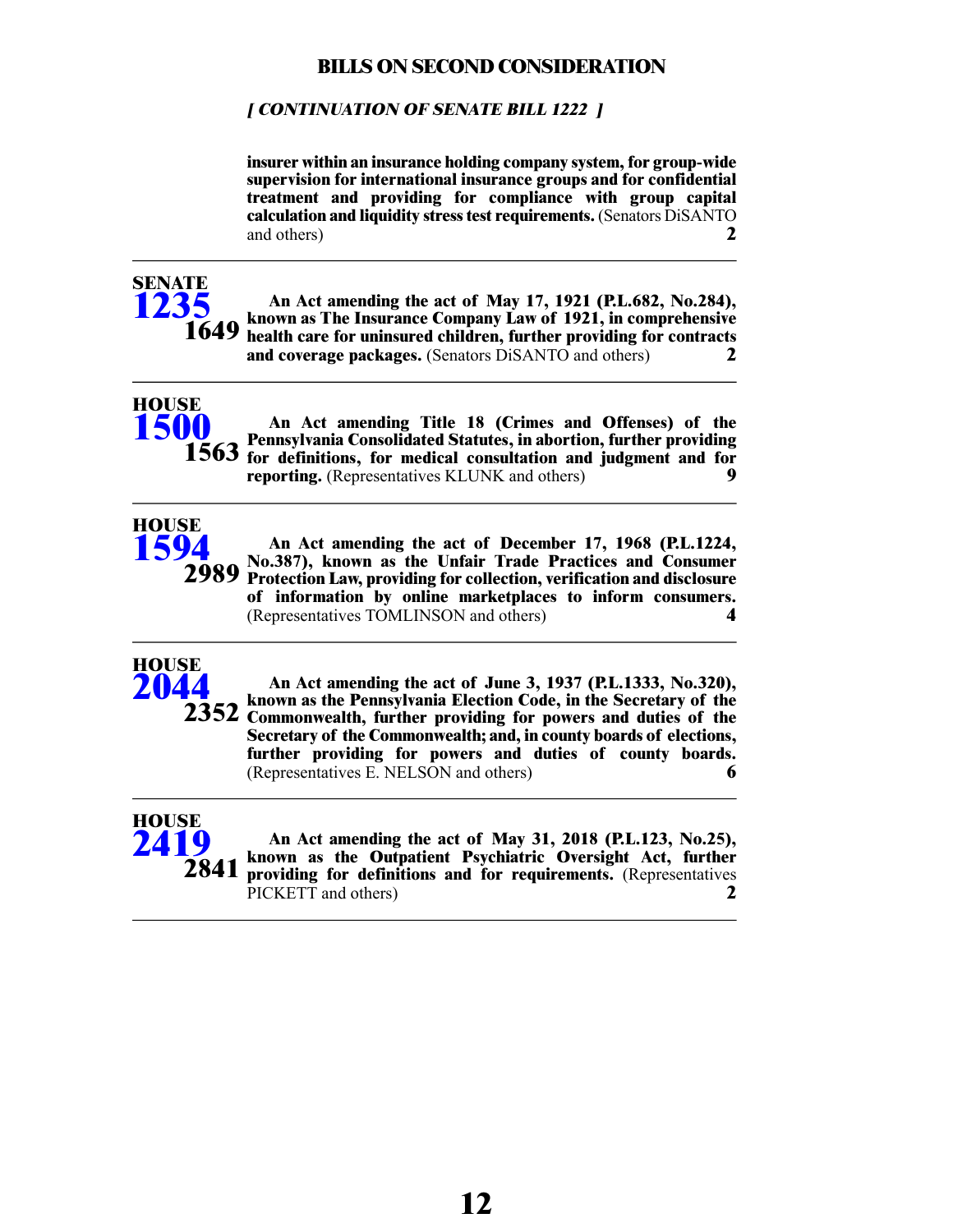

**SENATE [152](/cfdocs/billinfo/billinfo.cfm?syear=2021&sind=0&body=S&type=R&bn=152)**

**SENATE [229](/cfdocs/billinfo/billinfo.cfm?syear=2021&sind=0&body=S&type=R&bn=229)**

**SENATE [288](/cfdocs/billinfo/billinfo.cfm?syear=2021&sind=0&body=S&type=R&bn=288)**

**An Act authorizing the Department of General Services, with the approval of the Department of Agriculture and the Governor,** 2992 to grant and convey to Wyoming County, certain lands and **improvements situate in the Township of Tunkhannock, Wyoming County; and authorizing the Department of General Services, with the approval of the Department of Corrections and the Governor, to grant and convey to John Bradley Wimer, certain lands, buildings and improvements situate in the City of Pittsburgh, Allegheny County.** (Representatives BOBACK and others) **1**

#### **RESOLUTIONS**

**A Concurrent Resolution petitioning the Congress of the United States to call a Convention for proposing amendments pursuant to 1005** Article V of the Constitution of the United States limited to **proposing amendments that impose fiscal restraints on the Federal Government, limit the power and jurisdiction of the Federal Government and limit the terms of office for its officials and for members of Congress.** (Senators DUSH and others) **3**

**A Resolution directing the Joint State Government Commission to conduct a study of the economic, environmental and health impacts relating to development of the critical mineral industry in this Commonwealth.** (Senators DUSH and others) **7 1451**

**A Resolution directing the Joint State Government Commission to conduct a study of long-term care facilities' impact relating to Medicaid funds in this Commonwealth.** (Senators J. WARD and others) **2 1629**